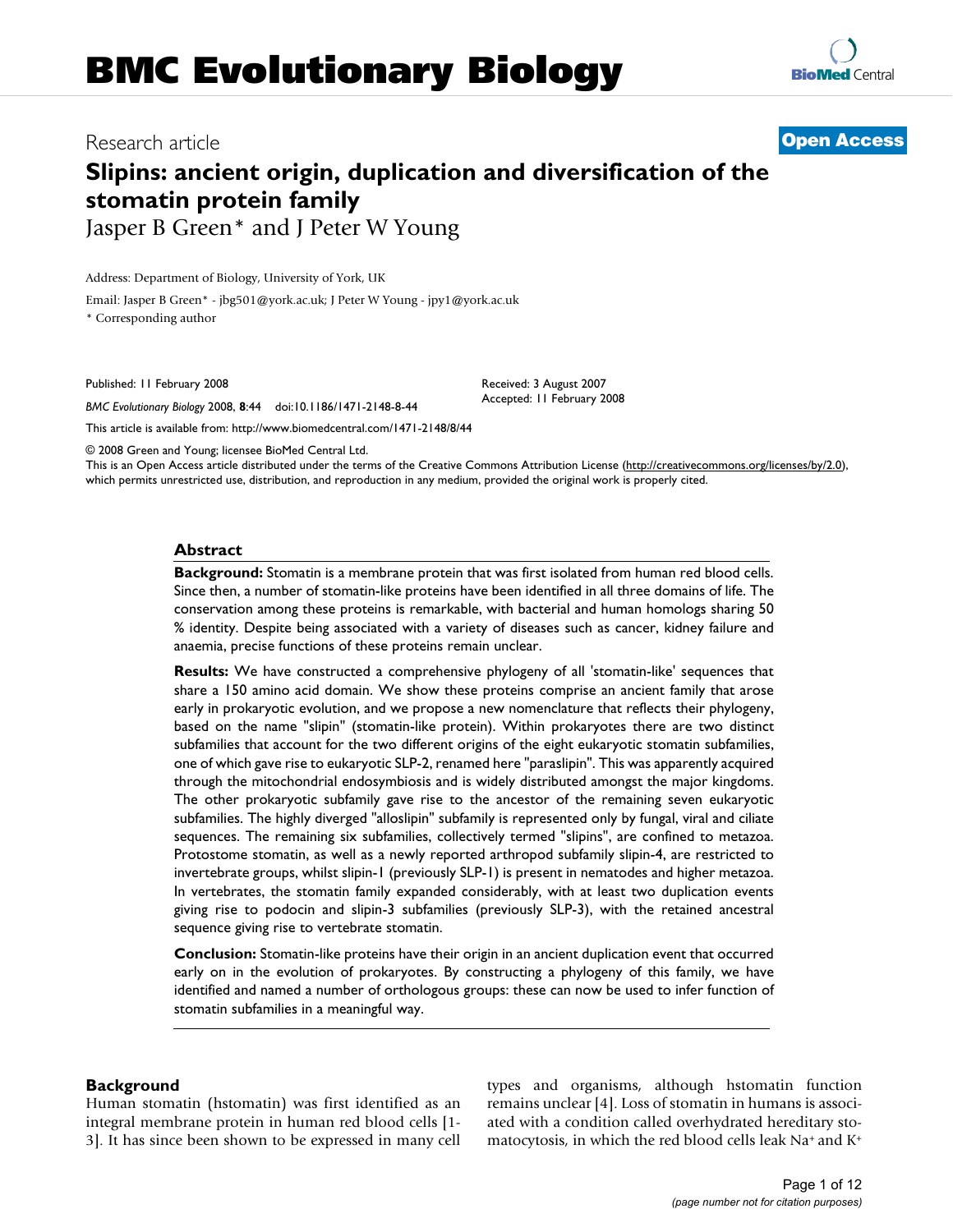ions [5], although the hstomatin gene is not mutated in these patients [6]. Other human proteins showing high similarity to human stomatin  $(> 50 \%)$  have also been described. Human stomatin-like protein-2 (hSLP-2) is a 39 kDa, widely expressed, oligomeric, peripheral membrane protein that associates with the spectrin-actin cytoskeleton in the red cell [7]. It has recently been shown to be overexpressed in a variety of human tumours [8], being one of the 16 most upregulated proteins in superinvasive cancer cells, although its function is again unknown [9]. Human stomatin-like protein-3 (hSLP-3), an olfactory neuronal protein [10], shares 84 % similarity with hstomatin and is important for the function of skin mechanoreceptors in the mouse [11]. Podocin is 73 % similar to hstomatin and, like stomatin, is raft associated [12]. Podocin is expressed exclusively in the kidneys, where it is localised to the membrane of podocytes; these are specialised cells involved in the ultrafiltration of blood [13]. Mutations in the podocin gene (NPHS2) result in nephritic syndrome, in which protein appears in the urine; the end stage of this condition is renal failure [14]. The final member of this putative family is human stomatin-like protein-1 (hSLP-1), which differs from the other stomatin proteins in that it is a bipartite protein that contains a stomatin-like region fused to a non-specific lipid transfer protein [15].

Stomatin-like proteins are not confined to humans. Work on *Caenorhabditis elegans* has identified at least nine proteins showing similarity to human stomatin. One of these, UNC-24, is necessary for the movement of another protein from the endoplasmic reticulum to the cell membrane [16] and has recently been shown to share a common ancestor with hSLP-1 [17]. The apicomplexan parasite *Plasmodium falciparum* contains a stomatin-like protein that co-localises with invasion-associated rhoptry organelles and is involved in the formation of the invasion vacuole during infection of red blood cells [18]. Of particular interest to us is the prokaryotic group of stomatin-like proteins. These were first identified by You and Borthakur [\[19\]](#page-11-0) who showed, through a mutagenesis screen, that a stomatin-like protein was involved in the competitiveness of *Rhizobium etli* for nodulation of the roots of *Phaseolus vulgaris*. The widespread distribution of stomatins and their associated diseases strongly suggests that their biological functions are of great importance, yet to date these remain unclear. If we are to understand the function of human stomatins by studying these proteins in other organisms then it is important that we can distinguish sequences that have evolved by speciation (orthologues) from those that have evolved by duplication (paralogues): to achieve this end we need a stomatin family phylogeny. So far, stomatin family evolution has always been considered in the context of a superfamily involving stomatins, prohibitins, flotillins and HflK/C proteins [20] and plant disease response genes [21]. However, more recently this superfamily concept has been revisited, and is now regarded to have little phylogenetic support [22]. It is therefore likely that similarity among members is a result of convergent evolution and not shared ancestry.

In this paper we have chosen to undertake a phylogenetic analysis of stomatin-like proteins only. Our results reveal an intriguing story of ancient origin, duplication and diversification of stomatin family members and identifies candidate organisms that should be used when attempting to understand stomatin function outside of primate systems.

## **Results**

## *Two Different Origins of Eukaryotic Stomatins*

Blast searches for hstomatin and hSLP-2 revealed highly similar proteins in prokaryotes, both in archaea and bacteria (Table 1). Proteins showing high similarity to hSLP-2 were also identified in eukaryotes, although SLP-2 distribution is confined to specific organisms among the fungi and protista and only becomes well represented in plant and metazoan lineages. In contrast, proteins showing high similarity to hstomatin were only found in prokaryotes, fungi, ciliates and animals. SLP-3 and podocin proteins were again found to be restricted to specific metazoan species (Table 1).

Using the amino acid sequences retrieved by the blast searches, a phylogeny was created using both neighbour joining (NJ) and maximum likelihood (ML) methods to get an overview of the relationships among the various family members (Figure 1). In both cases an essentially congruent topology was generated, with the phylogeny identifying at least four distinct groups: SLP-2 proteins, pstomatin proteins, a group uniting fungi, ciliates and an *Acanthamoeba polyphaga* mimivirus sequence, and a group containing only animal subfamilies. Bootstrap support for the internal branches is mostly good. The branching order of eukaryotic subfamilies in Figure 1 is addressed later by constructing smaller trees with longer alignments. P-stomatin proteins form a paraphyletic group in Figure 1, but this is poorly supported  $( $75\%$ ) and is in conflict$ with the NJ phylogeny, where p-stomatin proteins were recovered as a well supported group (74 %). Archaeal SLP-2 proteins form a paraphyletic group with the inclusion of bacteria, whilst bacterial SLP-2 proteins form another paraphyletic group with the inclusion of eukaryotes. Both ML and NJ methods support the rickettsia-eukaryotic SLP-2 group, although their position within this clade is much less resolved.

From Figure 1 it is clear that not all stomatin family proteins are equally related. Indeed, SLP-3 is much more sto-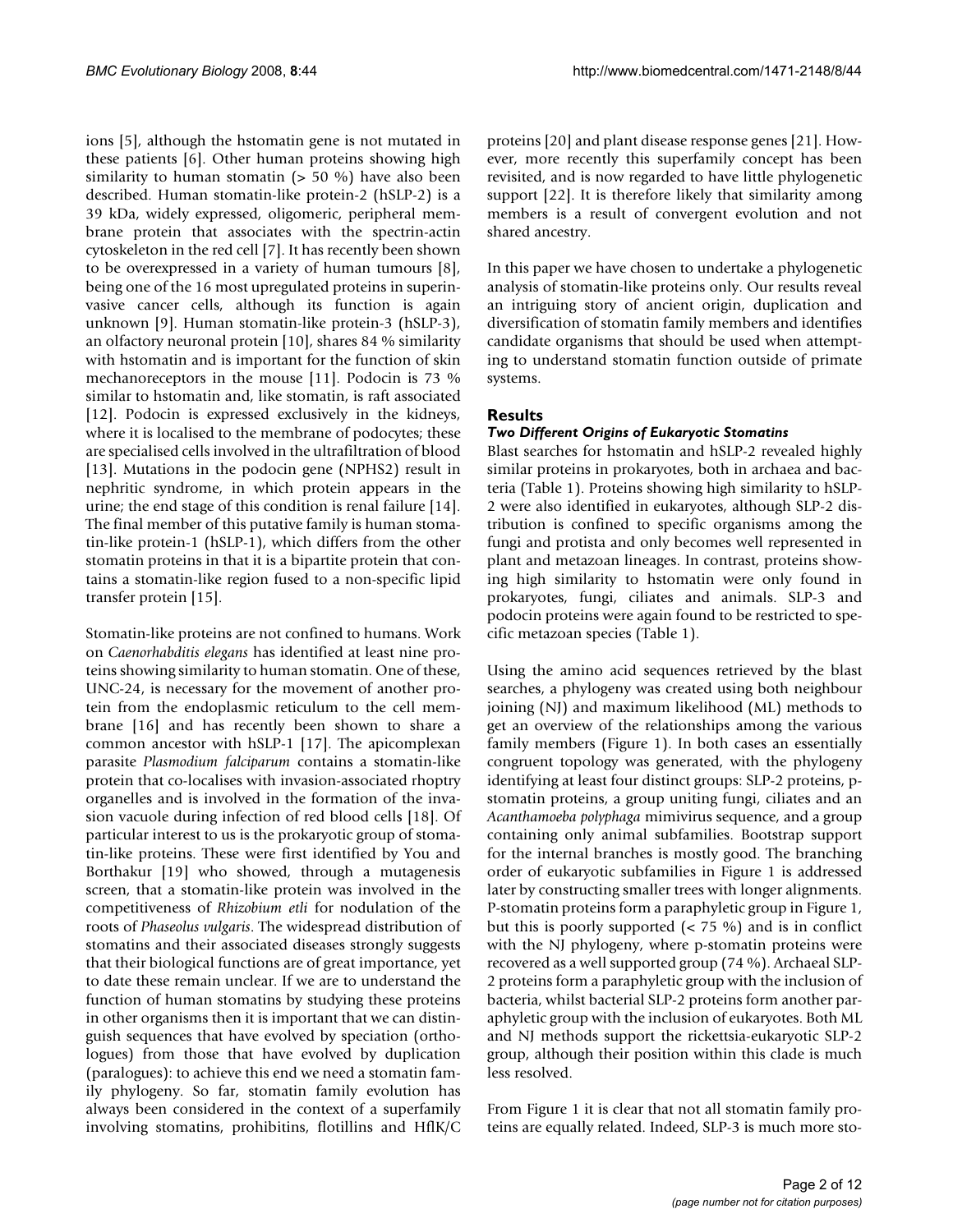| Group                      | Species Representative               | Stomatin                          | Slipin-3* [SLP-3] | Podocin             | Slipin-4 <sup>**</sup>                   | Paraslipin* [SLP-2]    |
|----------------------------|--------------------------------------|-----------------------------------|-------------------|---------------------|------------------------------------------|------------------------|
| Primates                   | Homo sapiens                         | NP_004090.4 (100)                 | NP660329.1 (100)  | NP_055440.1 (100)   |                                          | NP_038470.1 (100)      |
| Rodents                    | Mus musculus                         | NP_038543.1 (87)                  | NP_694796.1 (91)  | NP_569723.1 (87)    |                                          | NP_075720.1 (94)       |
| <b>Birds</b>               | Gallus gallus                        | XP_415401.2 (94)                  | XP_425632.2 (76)  | XP_422265.2 (62)    |                                          | XP_430510 (53)         |
| Amphibians                 | Xenopus tropicalis                   |                                   | NP_989344.1 (68)  |                     |                                          | NP 001004808.1<br>(82) |
| <b>Teleosts</b>            | Danio rerio                          | NP 571833.1 (83)                  |                   | NP_001018155.1 (44) |                                          | NP 957325.1 (81)       |
| Insects                    | Drosophila melanogaster              | NP_729018.1 (67)                  |                   |                     | NP 573357.1<br>NP_996512.1               | NP_611853.2 (65)       |
| Crustaceans                | Daphnia pulex                        | [GI_45422 (71)                    |                   |                     | <b>JGlest_193650</b><br><b>JGI_45422</b> | Glest_204990 (68)      |
| Nematodes                  | Caenorhabditis elegans               | NP 508902.3 (69)                  |                   |                     |                                          | NP_492517.2 (64)       |
| Annelids                   | Capitella sp. I                      | Glest_172850 (71)                 |                   |                     |                                          | JGlest_225245 (64)     |
| Choanoflagellates          | Monosiga brevicollis                 |                                   |                   |                     |                                          | Glest_32235 (62)       |
| Fungi                      | Schizosaccharomyces<br>pombe         |                                   |                   |                     |                                          | NP_596756.1 (53)       |
|                            | Debaryomyces hansenii                | XP_457231.1 (30)<br>Ω             |                   |                     |                                          | XP_457451.1 (58)       |
| Plants                     | Arabidopsis thaliana                 |                                   |                   |                     |                                          | NP_200221.1 (55)       |
|                            | Oryza sativa                         |                                   |                   |                     |                                          | NP 001061036.1<br>(48) |
| Stramenopiles              | Phytophthora ramorum                 |                                   |                   |                     |                                          | <b>IGI 71814 (57)</b>  |
| Kinetoplastids             | Trybanosoma cruzi                    |                                   |                   |                     |                                          | XP_808902.1 (47)       |
| Apicomplexa                | Plasmodium falciparum                |                                   |                   |                     |                                          | NP_473293.1 (48)       |
| <b>Ciliates</b>            | Tetrahymena<br>thermophila           | XP 001033024.1<br>$(35)$ $\Omega$ |                   |                     |                                          | XP_001027964.1<br>(44) |
| Diplomonads                | Giardia lamblia                      |                                   |                   |                     |                                          |                        |
| Entamoeba                  | Entamoeba histolytica                |                                   |                   |                     |                                          |                        |
| Archaea<br>(Crenarchaeota) | Aeropyrum pernix                     | NP_148418.2 (52)                  |                   |                     |                                          |                        |
| Archaea<br>(Euryarchaeota) | Pyrococcus abyssi                    | NP_126340.1 (49)                  |                   |                     |                                          | NP_127238.1 (42)       |
| <b>Bacteria</b>            | <b>Burkholderia</b><br>thailandensis | YP_440000.1 (48) ±                |                   |                     |                                          | YP_442572.1 (51)       |
|                            | Neisseria meningitidis               |                                   |                   |                     |                                          | NP_274245.1 (49)       |

#### **Table 1: A selection of stomatin subfamilies.**

Accession numbers or JGI protein IDs of the proposed subfamily members are listed in each column. If genomes contained multiple copies of the same protein, the sequence with the highest BLAST score was selected. Numbers in parentheses indicate % amino acid identity to the human protein in the column heading. – indicates that no match was found in that species. \* indicates the new subfamily name, [names in square brackets are previously used names], \*\* indicates a newly reported subfamily,  $\ddagger$  = eoslipin [p-stomatin],  $\Omega$  = alloslipin. Note that slipin-1 [SLP-1] proteins are not included but are highly diverged members of the stomatin protein family.

matin-like than SLP-2, yet current nomenclature does not reflect this. To make this distinction clear we propose to split the stomatin family into four major groups: slipins (**s**tomatin-**li**ke **p**rote**ins)**, eoslipins ('eo' from Greek *eos* meaning dawn), alloslipins ('allo' from Greek *allos* meaning other) and paraslipins (**para**logous **s**tomatin-**li**ke **p**rote**ins**). The phylogenies we present here reveal slipin subfamilies to include stomatin, podocin, slipin-1 (not shown, previously SLP-1), slipin-3 (previously SLP-3), slipin-4 and protostome stomatin. The former SLP-2 proteins become paraslipins whilst p-stomatin proteins become eoslipins. From this point forwards, the stomatin subfamilies will be named according to this new nomenclature, which is clarified in Figure 2.

#### *Paraslipin Subfamily Phylogeny*

In order to obtain a better-resolved phylogeny of paraslipin proteins, an alignment excluding all other subfamilies was constructed and this was used to build a maximumlikelihood phylogeny (Figure 3). The evolution of prokaryotic paraslipins deserves detailed consideration, but we confine ourselves here to the briefest outline as context for the eukaryotic paraslipins. The phylogenetic tree shows two major clades, both of which contain bacterial species. The upper clade contains both archaeal and bacterial species, with archaea forming a clade that appears to branch within bacteria. Although related species are generally grouped together, such as the Cyanobacteria and the Firmicutes, the tree is inconsistent in several respects with the consensus phylogeny based on ribosomal and other core genes [23] suggesting prokaryotic paraslipin has encountered various gene duplication and lateral transfer events.

The lower paraslipin clade contains both bacterial and eukaryotic species. Representatives of the gamma Proteo-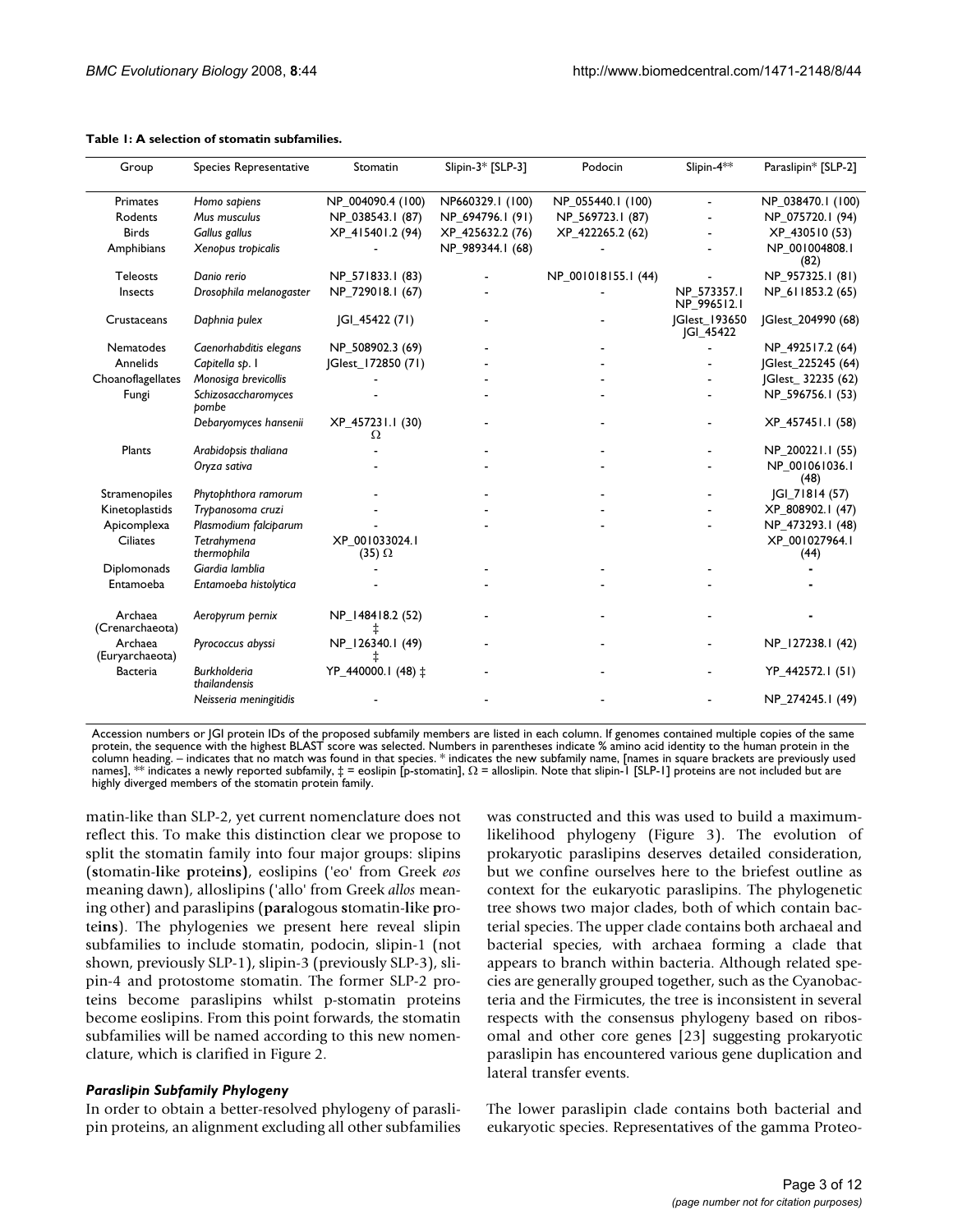

**Maximum likelihood (ML) phylogeny of stomatin family members**. Neighbour Joining (NJ) and ML trees were constructed with the same 149 amino acid alignment. 100 ML and 1000 NJ bootstraps were performed. Percentage bootstrap values are shown for the major groups that were recovered in either the ML or NJ (in parentheses) phylogeny. The virus sequence comes from the *Acanthamoeba polyphaga*  mimivirus. The scale bar indicates the number of amino acid substitutions per site. The length of each triangle corresponds to longest branch length, whilst the height represents the number of taxa. Names in square brackets represent previous nomenclature. The full tree is available as additional file 1: Figure A1. Note the partitioning of the family into at least four major groups termed here paraslipins, eoslipins, slipins and alloslipins, with a long internal branch between paraslipins and the other subfamilies where we have tentatively located the root. Accession numbers available in Additional file 2.

bacteria, Chlorobi and Spirochetes each have two, divergent copies of prokaryotic paraslipin suggesting an early duplication event. A very significant feature of the lower group is the strong support (100 %) for a monophyletic group containing Rickettsiales and eukaryotic paraslipins, with Rickettsiales forming the sister group to the eukaryotic clade. This suggests a possible mitochondrial origin of eukaryotic paraslipins. Within eukaryotes we see a mostly well-resolved phylogeny with many of the major taxonomic groups being recovered as monophyletic. As expected, fungi form the sister group to metazoa with



## **Figure 2**

**Stomatin subfamilies**. This diagram illustrates the various subfamilies of stomatin-like proteins recovered by phylogenetic analysis in Figures 1-5, and our proposed nomenclature. Names in [] represent previous nomenclature if a new term is being proposed, whilst \* indicates a newly reported subfamily.

plants and protists falling outside of this Opisthokont clade [24]; the ecdysozoan group of insects and nematodes is not supported, but neither is it significantly contradicted.

## *Protostome stomatins*

Much of the work on the stomatin family has concentrated on a group of *C. elegans* proteins that were identified in a screen to identify touch-insensitive mutants [25]. With this in mind, we wanted to construct a comprehensive phylogeny of invertebrate stomatins. Within invertebrates it is evident that a large number of gene duplication events have occurred. Constructing a single phylogeny of all invertebrate slipin sequences proved problematic due to a large number of long-branched, species-specific paralogues. To overcome this problem, smaller phylogenies of closely related taxa were first constructed to identify orthologous groups; these were subsequently combined to give the phylogeny in Figure 4. *Ciona intestinalis* sequences were included to allow comparison with Figure 5, whilst cnidarian sequences were used to root this phylogeny. Within Figure 4 we see two main clusters. One such group contains arthropods, annelids, the mollusc *Lottia gigantea* and the nematode *C. elegans*, and we tentatively name this group protostome stomatin as a consequence of it members and short branch lengths, despite the low bootstrap for this clade. The other group concerns only arthropods and appears much more divergent than protostome stomatin, but nevertheless recovers the same insect phylogeny; this group we have named slipin-4.

## *Vertebrate Stomatins*

From Figure 1 it was apparent that many stomatin subfamilies arose within the vertebrate lineage. To try to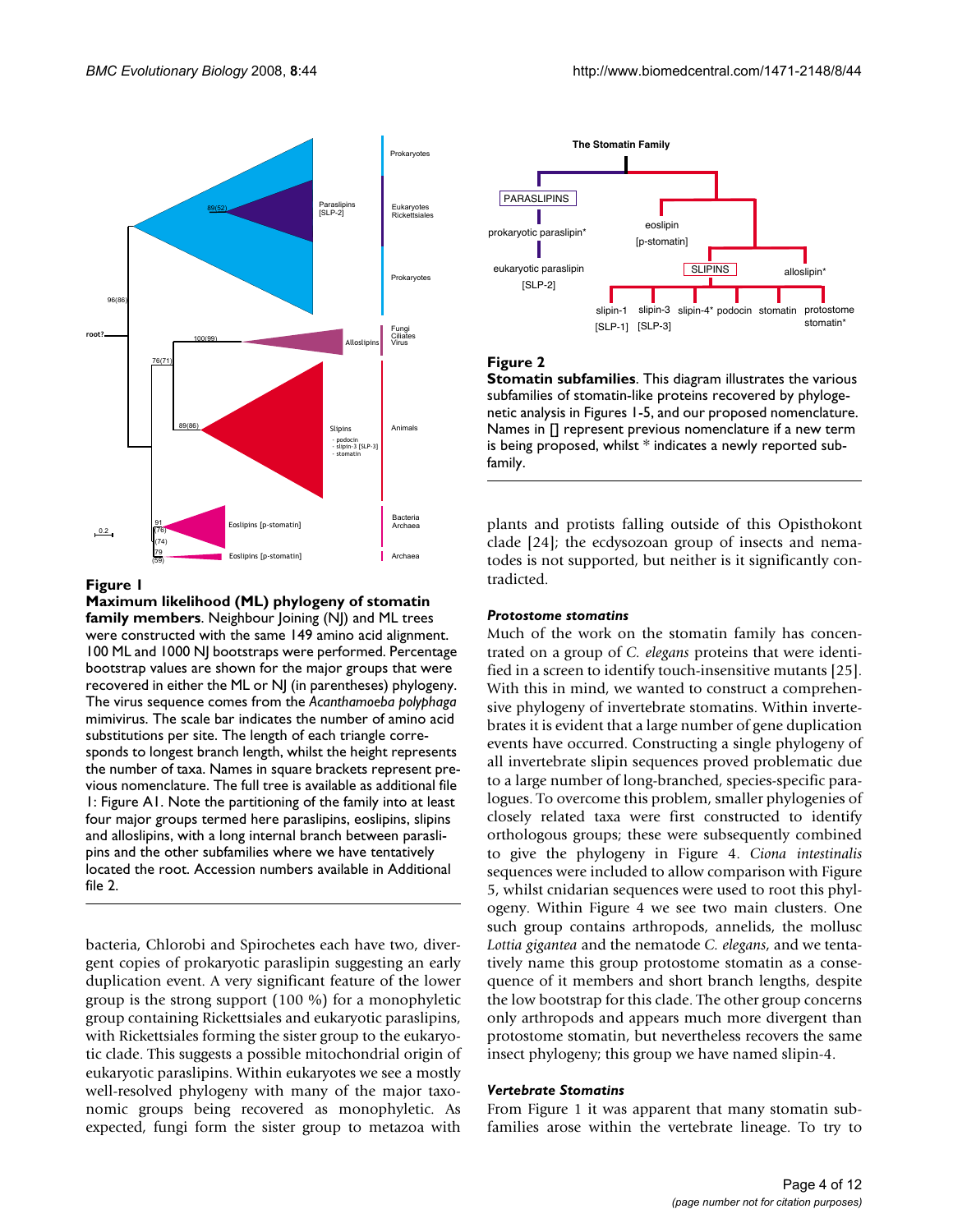

**Maximum likelihood tree of paraslipin proteins**. The phylogeny was based on a 272 amino acid alignment. Numbers on the branches show percentage bootstrap occurrence of nodes in 100 replicates. Only values > 70 are shown. The scale bar indicates the number of amino acid substitutions per site.  $\blacksquare$  indicates the clade uniting Chlorobi, Gammaproteobacteria and Spirochetes with two parallel phylogenies. Note the position of Rickettsiales as the sister group to the eukaryotic clade. Accession numbers available in Additional file 2.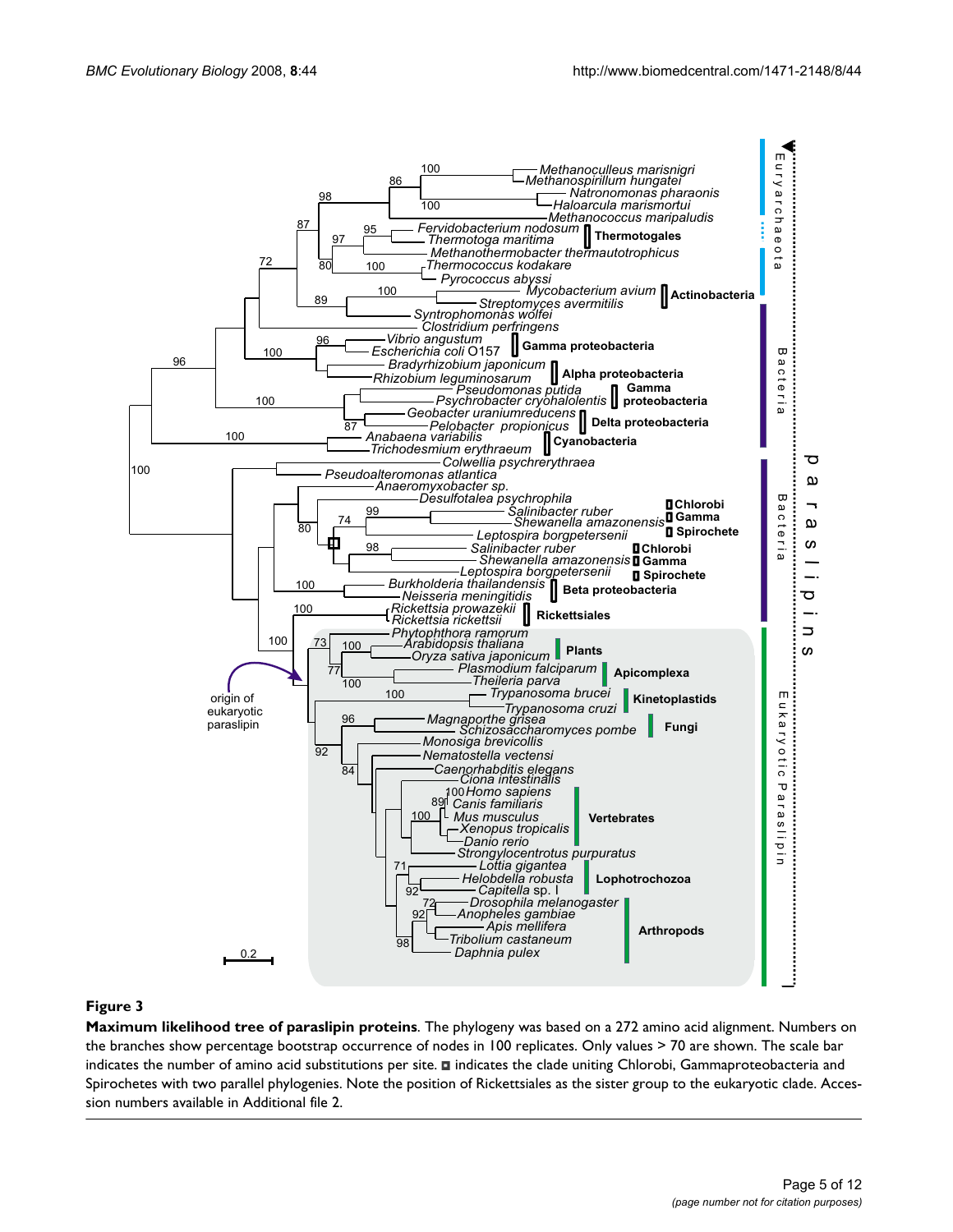

**Maximum likelihood tree of protostome slipins**. Phylogenies were based on a 239 amino acid alignment. The scale bar indicates the number of amino acid substitutions per site. 100 bootstraps were performed and values ≥ 50 are shown on each branch. Cnidarian sequences were included to root the phylogeny whilst the sea urchin *Ciona intestinalis* sequences were included to allow comparison with Fig. 5. Accession numbers available in Additional file 2.

understand the origin and evolution of vertebrate sequences, two separate phylogenies were constructed and are shown in Figure 5. The first phylogeny was based on an alignment of chordate and echinoderm sequences, and this was rooted with slipin-4 and protostome stomatin sequences. Although poorly supported, chordate and protostome sequences form separate groups.

To gain more information about the duplication events that occurred within the vertebrate portion of our tree, a

vertebrate-specific phylogeny were constructed that allowed for a longer alignment (Figure 5, shaded box). Stomatin sequences from the echinoderm *Strongylocentrotus purpuratus* and the urochordate *Ciona intestinalis* were included so that an approximate time frame for the origin of these subfamilies could be established. The vertebratespecific phylogeny recovers the same topology as seen if slipin-4 and protostome sequences are included but, in addition, provides strong support (87 %) for the monophyly of vertebrate subfamilies with the *Ciona intestinalis*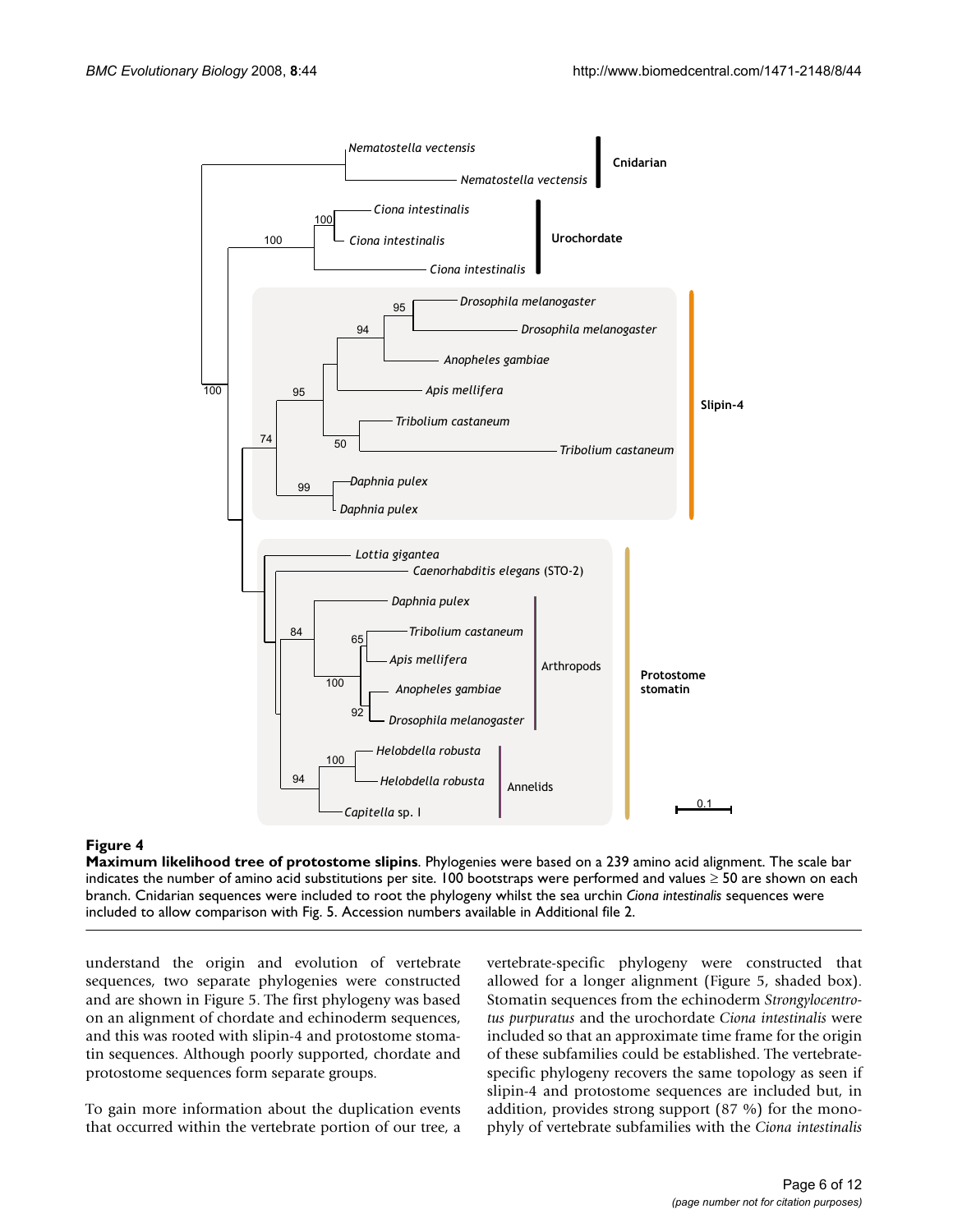

**Maximum likelihood phylogenies of metazoan slipins**. The full tree is based on a 227 amino acid alignment of chordate, echinoderm and protostome sequences. 100 bootstraps were performed and values ≥ 50 are shown in black on each branch. A separate phylogeny, shown by the green box, was constructed from a longer, 252 amino acid alignment of only chordate and echinoderm sequences. 100 bootstraps were performed and values ≥ 50 are shown in red on each branch. Accession numbers available in Additional file 2.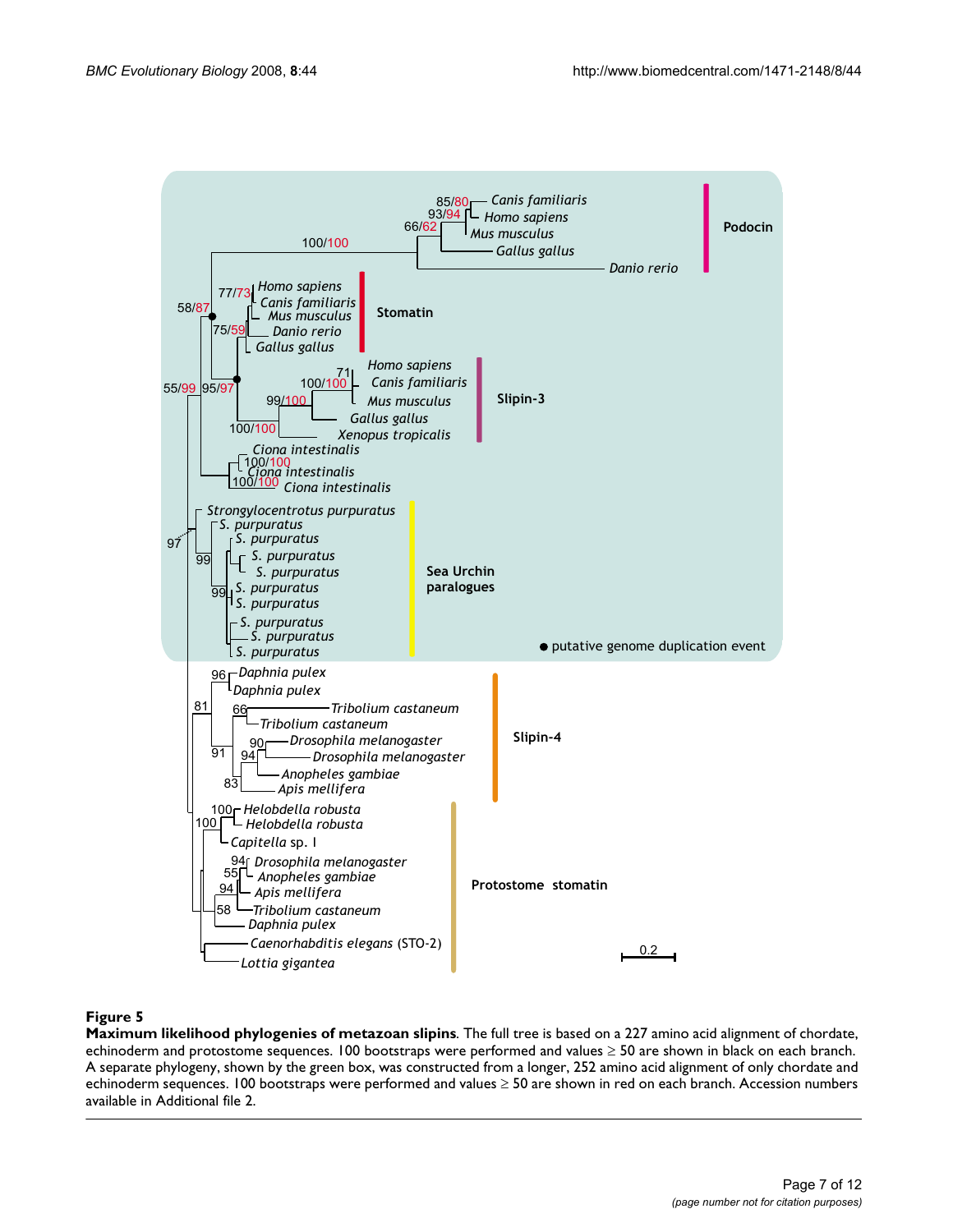sequences forming the sister group. Within vertebrates there are three well-supported monophyletic groups. Podocin proteins form the most basal vertebrate group and are clearly quite divergent from the other subfamilies, as judged by their long branch. The other two clades group stomatin and slipin-3 proteins into two wellresolved clusters. In each case the three clades support congruent phylogenies, although not all vertebrates were found to have all proteins (Table 1). However, recently derived paralogues may be substituting for the function of missing genes.

## *Domain Characterisation*

In order to make a meaningful functional assignment to a protein family it is important to characterise the ancestral and derived motifs. To achieve this end, consensus sequences were generated and aligned for each of the proteins identified in monophyletic groups in Figures 1, 2, 3, 4 (Figure 6). The alignment supports the premise that these proteins are members of the same family, as judged by the length of the alignment (150 aa) and the degree of shared conservation. Paraslipin proteins are quite different from the other family members and lack many of the conserved motifs that are shared by the other subfamilies. In terms of sequence conservation, eoslipin sequences most resemble slipin subfamilies and share at least three conserved motifs (red line in Figure 6) to the exclusion of alloslipins. Interestingly, many of the major difference between the stomatin subfamilies occur within the C-terminus region; for example, all podocin proteins can be characterised by a unique five amino acid motif (KDSPM) present in their C-terminus, whilst paraslipins share an AxAxA motif.

## **Discussion**

Our analyses suggest that the stomatin family is a sound concept, with all its members showing high levels of sequence conservation over a region of 150 amino acids. Eukaryotic stomatin proteins have two independent prokaryotic origins: one gave rise to all eukaryotic paraslipin proteins, whilst the other gave rise to the remaining subfamilies (alloslipin, slipin-1, slipin-3, slipin-4, protostome stomatin, stomatin and podocin).

The stomatin family first arose in prokaryotes (Figure 1). It is supposed that paraslipin and eoslipin are ancient paralogues that evolved from an ancestral sequence, possibly present in LUCA (last universal common ancestor) (Figure 7). Evidence for their homology lies in their sequence similarity (Figure 6) and their genomic organisation. Green *et al*. (2004) showed a conserved genomic association between eoslipin and a serine protease. Within prokaryotic genomes the gene encoding paraslipin has a conserved genomic association with a gene encoding only the C-terminus of the serine protease [26]. It is therefore probable that these two gene clusters share a common ancestor and arose by duplication. The ancientness of this duplication is supported by the observation that eoslipin and paraslipin proteins, as well as their gene partners, are present in both archaea and bacteria, with the bipartition that separates eoslipins and paraslipins being one of the most internal branches in our phylogeny (Figure 1). Although eoslipins are more similar in sequence to stomatins than to paraslipins, we avoid the term 'prokaryotic stomatins' because they are not exclusively related to the stomatins. Indeed, since the root of the tree is uncertain, we are unable to show formally that eoslipins are the sister group of the slipins rather than of the paraslipins.

Figure 3 presents strong support for the transfer of paraslipin (lower clade, Figure 3) into eukaryotes from a rickettsia-like proteobacterium. The source could plausibly have been the progenitor of the mitochondrion [27]. This hypothesis is further supported by the observation that paraslipin is present within the rat mitochondrial proteome [28] and shows a significant decrease in expression in mitochondria devoid of DNA [29]. It is also interesting to note that the only protist species we found not to encode paraslipin were the amitochondriates *Giardia lamblia* and *Trichomonas vaginalis* and the distantly related *Entamoeba histolytica* [30,31]. Once acquired by eukaryotes, paraslipin evolved with very little gene duplication and became taxonomically widespread (Table 1, Figure 3).

The eukaryotic slipin and alloslipin subfamilies probably evolved from a common ancestor shared by archaea and eukaryotes, to the exclusion of bacteria, although our phylogeny is too poorly resolved at present to support such a hypothesis. The discovery of alloslipins is an important finding in our quest to understand stomatin family phylogeny, as these are the first eukaryotic slipin-like sequences identified outside metazoa. However, despite detailed searches of protist and basal metazoan genomes, we have been unable to resolve the currently bizarre taxonomic distribution of alloslipin proteins. Within metazoa, slipins have been subjected to numerous gene duplication events, and at least one gene fusion event with a sterol carrier protein that occurred prior to the divergence of protostomes and deuterostomes [17] and gave rise to SLP-1, now named slipin-1. Within protostomes, there are at least two other subfamilies (Figure 4). One of these groups includes arthropods, molluscs, annelids and a nematode, uniting the protostomes into a monophyletic group, which we have named protostome stomatin to reflect the short branches and phylogenetic range. The topology of Figure 5 suggests that slipin-4 and protostome stomatin may in fact be paralogues that arose before ecdysozoans and lophotrochozoans diverged; following this duplication event slipin-4 was lost from most taxa.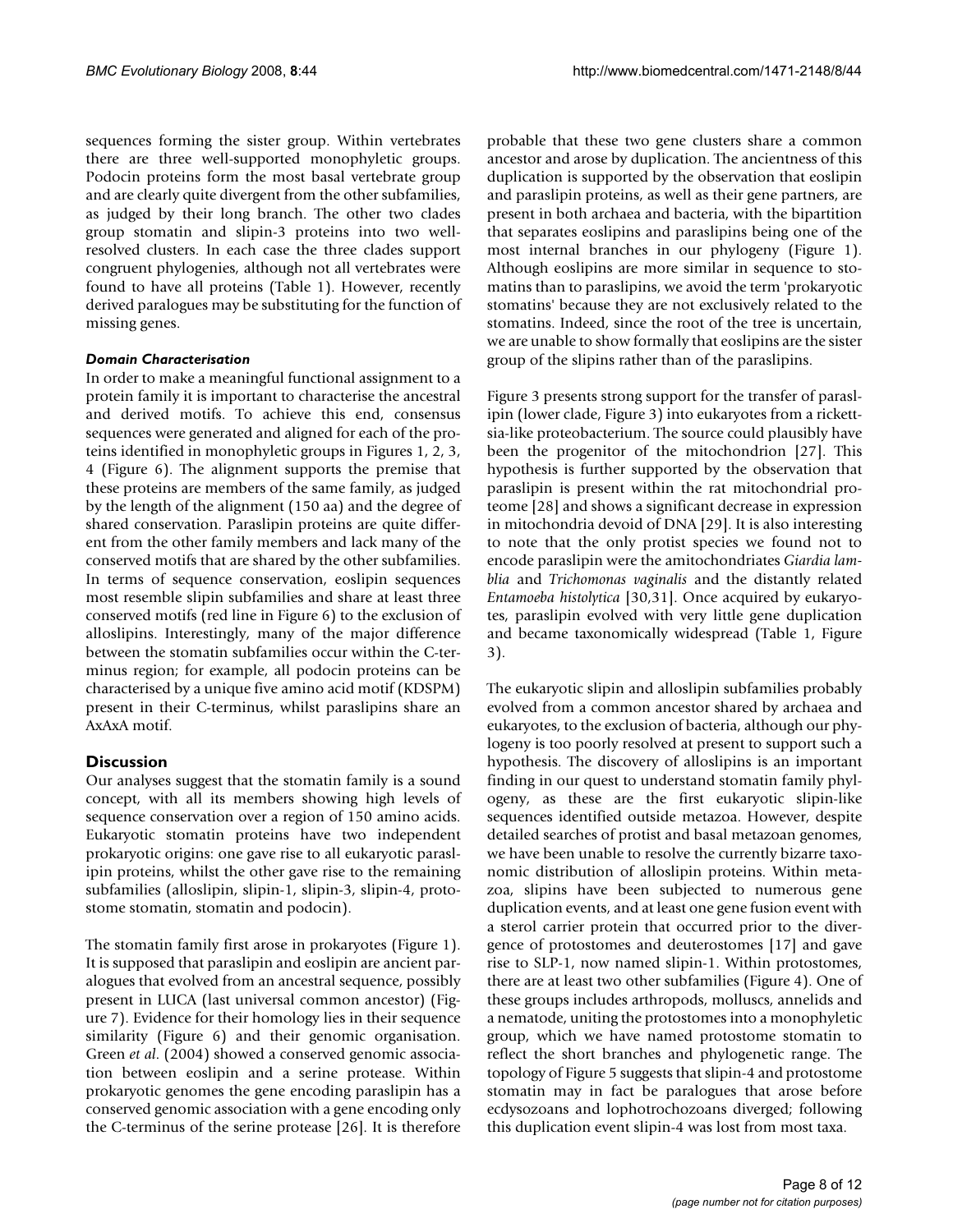| Stomatin_100%[n=5]<br>Slipin-3_100%[n=5]                                         |                                                                                                                                                                                                                                       |
|----------------------------------------------------------------------------------|---------------------------------------------------------------------------------------------------------------------------------------------------------------------------------------------------------------------------------------|
|                                                                                  |                                                                                                                                                                                                                                       |
| Protostom $90$ [n=10]                                                            |                                                                                                                                                                                                                                       |
|                                                                                  |                                                                                                                                                                                                                                       |
| $Slipin-4_100$ { $n=8$ }<br>Podocin 100 } { $n=5$ }                              | FFILECTDS.I.WDMRTI.FDIPPOE.LAKDSWT.VDGWWYRVQNATLAVANITNAD.<br>FF.LECTYWDLRTD.PPOEILA.D.WT.VDGWWYRVQNATLAVANITNAD.<br>FF.LECTYVDLRTD.PPOEULAXDSWTVSVDAWYYR.SNATVS.ANVENAHH<br>FF.LECTYVDLRTD.PPOEULAXDSWTVSVDAWYYR.                    |
| Slipin con 60%                                                                   |                                                                                                                                                                                                                                       |
| Eoslipin $80$ a [n=15]                                                           |                                                                                                                                                                                                                                       |
| Alloslip $\bar{1}n_20$ { $n=9$ }                                                 |                                                                                                                                                                                                                                       |
| euPara_70%[n=28]                                                                 |                                                                                                                                                                                                                                       |
|                                                                                  |                                                                                                                                                                                                                                       |
| $p1$ para 80% [n=14]<br>p2 para 80% [n=24]                                       |                                                                                                                                                                                                                                       |
| Paraslipin con 60%                                                               |                                                                                                                                                                                                                                       |
|                                                                                  | $61.\dots.\dots.70.\dots.\dots.80.\dots.\dots.\dots90\dots\dots.100\dots\dots110\dots$                                                                                                                                                |
|                                                                                  |                                                                                                                                                                                                                                       |
|                                                                                  |                                                                                                                                                                                                                                       |
| Stomatin_100%[n=5]<br>Slipin-3_100%[n=5]                                         |                                                                                                                                                                                                                                       |
|                                                                                  |                                                                                                                                                                                                                                       |
| $\frac{1}{100}$<br>Slipin-4_100%[n=8]                                            |                                                                                                                                                                                                                                       |
|                                                                                  |                                                                                                                                                                                                                                       |
| Podocin 100%[n=5]                                                                |                                                                                                                                                                                                                                       |
| Slipin_con_60%                                                                   |                                                                                                                                                                                                                                       |
| Eoslipin_80%[n=15]                                                               |                                                                                                                                                                                                                                       |
| Alloslipin $70$ $[n=9]$                                                          |                                                                                                                                                                                                                                       |
| euPara_70%[n=28]                                                                 |                                                                                                                                                                                                                                       |
| p1_para_80%[n=14]                                                                | MG. . V. RYBIK.I.PP.                                                                                                                                                                                                                  |
| <u>p2_para_80%[n=24]</u>                                                         | $\tt{M}$ G $\tt{VB}$ P                                                                                                                                                                                                                |
| Paraslipin_con_60%                                                               | NG  RYEI. . I.PP.                                                                                                                                                                                                                     |
|                                                                                  | $121130140150160170$                                                                                                                                                                                                                  |
|                                                                                  |                                                                                                                                                                                                                                       |
|                                                                                  |                                                                                                                                                                                                                                       |
|                                                                                  |                                                                                                                                                                                                                                       |
|                                                                                  |                                                                                                                                                                                                                                       |
| Stomatin_100%[n=5]<br>Slipin-3_100%[n=5]                                         |                                                                                                                                                                                                                                       |
|                                                                                  |                                                                                                                                                                                                                                       |
|                                                                                  |                                                                                                                                                                                                                                       |
| Protostom 90% [n=10]<br>Slipin-4_100% [n=8]<br>Podocin 100% [n=5]                |                                                                                                                                                                                                                                       |
| Slipin_con_60%                                                                   |                                                                                                                                                                                                                                       |
| Eoslipin_80%[n=15]                                                               |                                                                                                                                                                                                                                       |
| Alloslipin $70$ $[n=9]$                                                          |                                                                                                                                                                                                                                       |
| euPara_70% [n=28]                                                                |                                                                                                                                                                                                                                       |
| $p_1$ para $80$ $[n=14]$                                                         |                                                                                                                                                                                                                                       |
| <u>p2_para_80%[n=24]</u>                                                         |                                                                                                                                                                                                                                       |
| Paraslipin con                                                                   |                                                                                                                                                                                                                                       |
|                                                                                  |                                                                                                                                                                                                                                       |
|                                                                                  | QLQRAKMAEABAR (ERALLANSCEMMASRAMKEAS.VI.ESP.ALQTRYMOTH.T.A.<br>CR.MAEABAR, ERALLANSCEMMASMK.MS.V.AESPLQTRYMOTH.T.A.<br>QLQRAKMAEABAR, ERALLANSCEM.AAN.<br>CARACHAEABAR, ERALLANSCEAASALQTRYMOTH.ISA.<br>CR.MA.EABAR, E                |
|                                                                                  |                                                                                                                                                                                                                                       |
| Stomatin_100%[n=5]<br>Slipin-3_100%[n=5]                                         |                                                                                                                                                                                                                                       |
|                                                                                  |                                                                                                                                                                                                                                       |
|                                                                                  |                                                                                                                                                                                                                                       |
| Protostom_90%[n=10]<br>Slipin-4_100%[n=8]<br>Podocin_100%[n=5]                   |                                                                                                                                                                                                                                       |
| Slipin con 60%                                                                   |                                                                                                                                                                                                                                       |
| Eoslipin $8\overline{0}$ % [n=15]                                                |                                                                                                                                                                                                                                       |
|                                                                                  |                                                                                                                                                                                                                                       |
| Alloslipin $70$ % [n=9]<br>euPara $70$ % [n=28]                                  |                                                                                                                                                                                                                                       |
| p1_para_80%[n=14]                                                                |                                                                                                                                                                                                                                       |
| p2 para 80%[n=24]                                                                | <b>EXAMPLE PRODUCED ACCORDINATION</b><br>THE REAL PROPERTY OF PRODUCED AND CONTRACT PRODUCED AND CONTRACT PRODUCED AND CONTRACT PRODUCED AND CONTRACT OF PRODUCED AND CONTRACT OF PRODUCED AND CONTRACT OF PRODUCED AND CONTRACT OF P |
| Paraslipin con 60%                                                               |                                                                                                                                                                                                                                       |
|                                                                                  |                                                                                                                                                                                                                                       |
|                                                                                  |                                                                                                                                                                                                                                       |
| Stomatin_100%[n=5]                                                               |                                                                                                                                                                                                                                       |
| Slipin-3_100%[n=5]                                                               | --------                                                                                                                                                                                                                              |
|                                                                                  |                                                                                                                                                                                                                                       |
| Protostom_90% [n=10] --------                                                    | . -                                                                                                                                                                                                                                   |
| Slipin-4_100%[n=8]<br>Podocin_100%[n=5]                                          | <u>-------</u> -                                                                                                                                                                                                                      |
| Slipin_con_60%                                                                   |                                                                                                                                                                                                                                       |
| Eoslip $\bar{1}n_8\bar{0}$ % [n=15]                                              |                                                                                                                                                                                                                                       |
|                                                                                  |                                                                                                                                                                                                                                       |
| Alloslipin_70%[n=9]                                                              | $\ldots$ $V$ . $QA$                                                                                                                                                                                                                   |
|                                                                                  | .                                                                                                                                                                                                                                     |
|                                                                                  | <u>. -</u>                                                                                                                                                                                                                            |
| euPara_70%[n=28]<br>p1_para_80%[n=14]<br>p2_para_80%[n=24]<br>Paraslipin_con_60% | .<br>301                                                                                                                                                                                                                              |

**Alignment of stomatin subfamily consensus sequences**. Consensus sequences (100-70 %) were generated by selecting and aligning (ClustalX) subfamily members identified in monophyletic groups in Figures 1-4. The shading threshold was set to 0.6. Identical residues have a black background and similar residues have a grey background. A 60 % slipin (pink) and paraslipin (green) consensus sequence is also displayed. p2\_para refers to prokaryotic paraslipins present in the upper clade in Figure 3, whilst p1\_para refers to prokaryotic paraslipins present in the lower clade with eukaryotic paraslipins (euPara). The dotted line above the sequences shows the region shared by all stomatin family members, whilst the solid red line indicates regions shared by slipins and eoslipins to the exclusion of alloslipins. n = the number of sequences used to generate each consensus. – indicates the position of a gap, indicates an unconserved amino acid.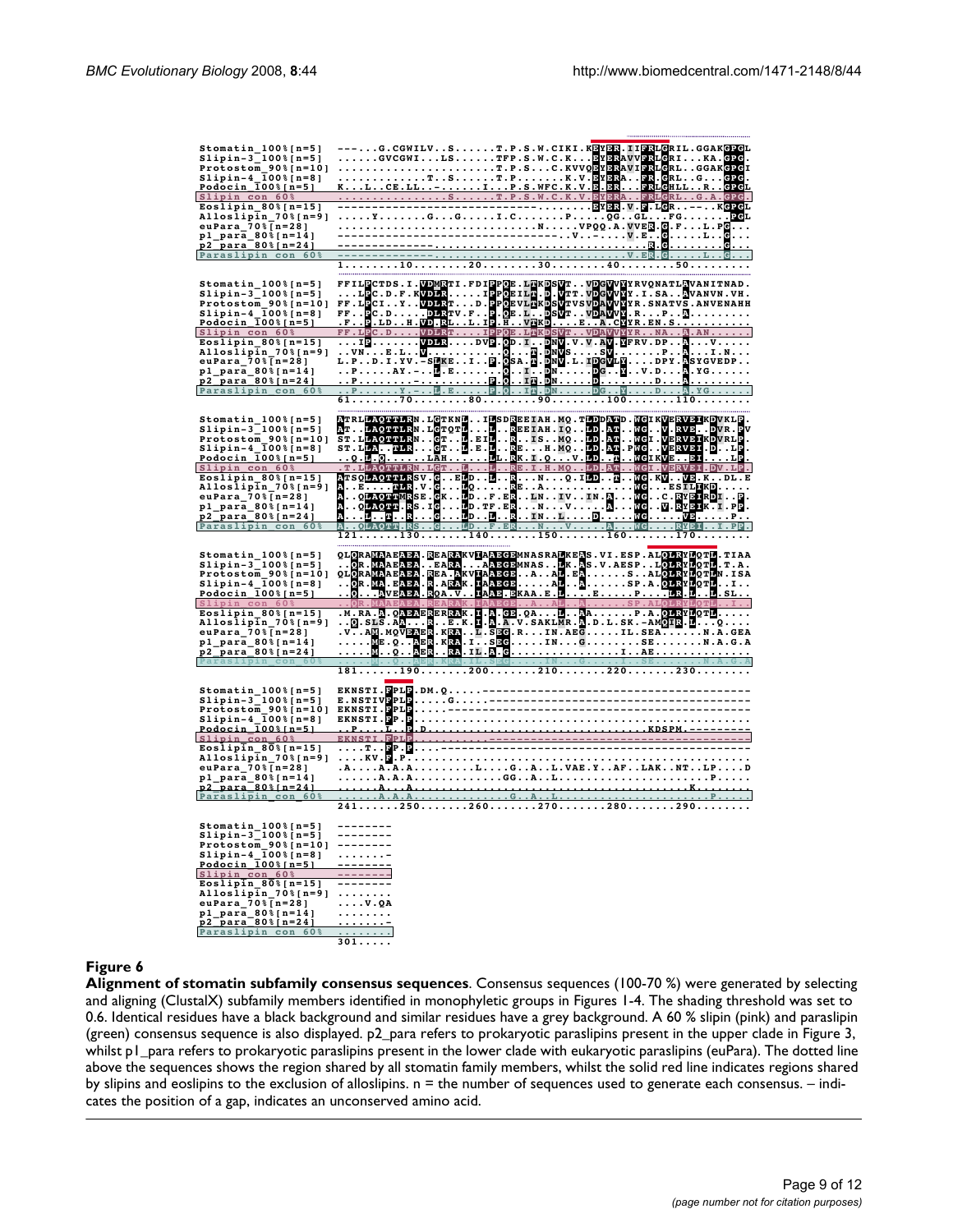

## Simplified hypothesis for the origin, duplication an **Figure 7** d divergence of vertebrate stomatin subfamilies

**Simplified hypothesis for the origin, duplication and divergence of vertebrate stomatin subfamilies**. An ancestral stomatin gene, possibly present in the last universal common ancestor, duplicated to give rise to eoslipin and prokaryotic paraslipin. Prokaryotic paraslipin was transferred into eukaryotes during the acquisition of the mitochondrion. Eukaryotic slipins probably evolved from eoslipin, which we assume was present in the last common ancestor of all eukaryotes. Within metazoa, slipin-1 arose from a gene duplication (GD) event involving a stomatin-like gene which subsequently fused (GF) with a sterol carrier domain (Edqvist and Blomqvist 2006). Podocin and slipin-3 arose from two further duplications of an ancestral stomatin-like gene that might have occurred during the two whole genome duplications in early vertebrate evolution.

Within vertebrates, we see the origin of podocin, slipin-3 and stomatin proteins, and we propose that these arose as a result of two gene duplication events (Figure 7). The inclusion of *Danio rerio* sequences within all three vertebrate groups suggests both duplication events occurred before the teleost/tetrapod split. The placement of the sea squirt sequences as the sister group to this clade dates the time of divergence to after the chordate/urochordate divergence. If we accept the loss of a paralogue, this phylogeny supports the two whole genome duplication events that are proposed to have occurred prior to the origin of vertebrates [32,33], accounting for the origin of slipin-3, podocin and stomatin. Whilst there appears to have been little sequence divergence in vertebrate stomatin sequences, podocin and, to a lesser extent, slipin-3 have undergone significant sequence evolution (Figures 5 and 6) making it likely that they are functioning in a distinctly different manner to other family members.

## **Conclusion**

The goal of this study was to provide a conceptual framework within which to study this family. This can be used to improve understanding of stomatin function in humans and to identify relevant homologs to investigate subfamily function. Whilst it is likely that slipin-3, podocin and alloslipin proteins are functioning in new ways (as judged by the long branches leading to these

groups), it is not clear whether hstomatin has retained its ancestral function. The lack of any significant divergence within this clade, the conservation of protein length and the sequence conservation, all suggest that vertebrate stomatin may indeed be functioning in a similar way to protostome stomatin and possibly eoslipin. The conservation of motifs (Figure 6) suggests a shared mechanism among these subfamilies, although the downstream effects might be very different. The placement of Rickettsiales as the sister group to eukaryotic paraslipins (Figure 3) suggests that alphaproteobacteria may serve as a relevant system to investigate human paraslipin function.

It seems clear that the stomatin-like proteins have their origin in an ancient duplication event that occurred early on in the evolution of prokaryotes. A high degree of conservation implies that they have important functions, though these remain almost completely unknown. By constructing a phylogeny of this family, we have identified and named a number of orthologous groups. Investigation of many different organisms could potentially contribute to an understanding of stomatin-like proteins, and we hope that our analysis will make it easier to describe and interpret such studies.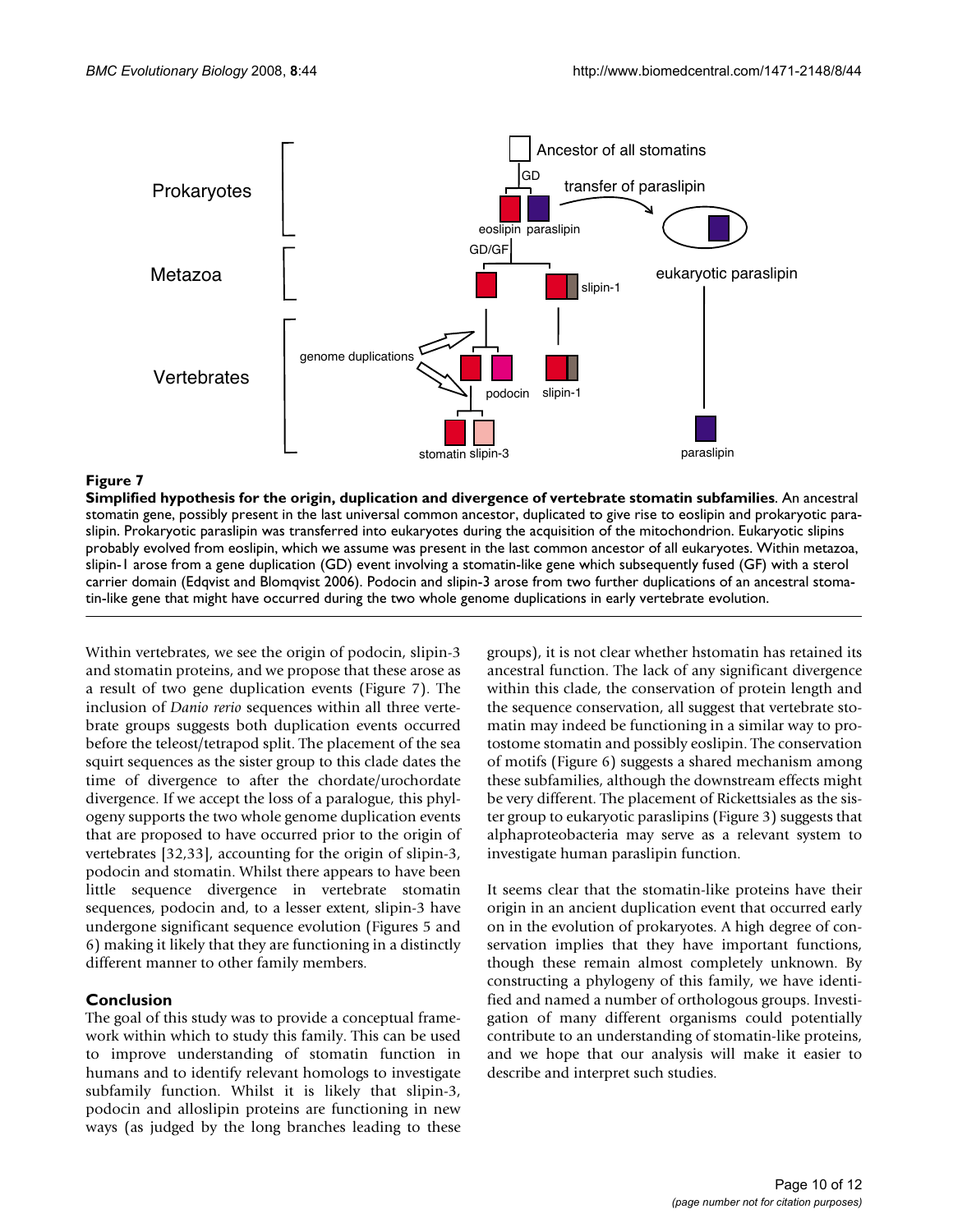## **Methods**

#### *Database Searches*

The human stomatin amino acid sequence [NCBI:NP\_004090.4] was used to search the National Centre for Biotechnology Information (NCBI) nonredundant (nr) database using BLASTP with default settings [34]. The query was restricted to eukaryotes as organisms. To identify prokaryotic stomatin-like proteins, the human stomatin and SLP-2 amino acid sequences were used to search the NCBI nr bacterial and archaeal databases. Sequences with an E-value of < 10-14 were retrieved in FASTA format and saved. Blasting with human stomatin was sufficient to retrieve all stomatin, podocin and SLP-3 proteins. SLP-1 proteins were not retrieved as the presence of the sterol carrier domain limits the alignment length (for a review of SLP-1 phylogeny see Edqvist and Blomqvist 2006). To further explore the distribution of slipins and paraslipins in key eukaryotic genomes, BLASTP and tBLASTn searches were performed against the eukaryotic genomes of the Joint Genome Institute (JGI) using both human stomatin and *Tetrahymena thermophila* [NCBI:XP\_001033024.1] alloslipin sequences with default settings.

#### *Protein Alignment and Phylogenetic Analysis*

Retrieved sequences were checked by aligning them with their query sequence using ClustalX 1.83 [35] with the following parameters: gap penalty = 10, gap extension penalty = 0.10. The Gonnet series protein weight matrix was used in the ClustalX alignment. Sequences that failed to align or contained significant gaps (> 50 aa) were deleted. Checked sequences were re-aligned using ClustalX and a preliminary distance Neighbour Joining (NJ) tree [36] was produced for prokaryotic and eukaryotic proteins to determine the number and composition of subgroups, with 1000 bootstrap pseudoreplicates performed. From this initial tree, sequences from well supported monophyletic groups were selected for the various phylogenetic analyses, realigned and edited using BioEdit [37] to remove any ambiguously aligned positions. Where organisms contained multiple copies of the same protein, the protein with the best BLAST score to the search query was chosen. To limit the problems associated with long branch attraction, we removed divergent species-specific paralogues that failed to form orthologous groups. The resulting alignment was then used to construct a NJ tree (ClustalX 1.83,  $n = 1000$ ) and a maximum likelihood (ML) phylogenetic tree using PHYML [38]. For ML analysis the JTT substitution matrix was used for calculation of the amino acid substitutions [39]. A discrete-gamma distribution with four categories was used to account for variable substitution rates among sites. The gamma distribution parameter was estimated by PHYML. A BIONJ distance tree was used as the starting tree to be refined by the maximum likelihood algorithm. The robustness of the tree was determined by bootstrapping using 100 repetitions. Various subgroups were then selected and used to build further maximum likelihood trees as described above. All trees were displayed using NJ plot [40] except Figure 1 which was viewed using TreeView [41].

## *Generation of Consensus Sequences*

Sequences from monophyletic groups identified by ML analysis were aligned using ClustalX. BioEdit was then used to create a 70–100 % consensus sequence for each group depending on the number of taxa. X was used to represent a non-consensus position. Consensus sequences were then aligned using ClustalX with default settings and viewed using BOXSHADE [42] with the identity shading threshold set at 0.6.

## **Authors' contributions**

JBG carried out the analysis and drafted the manuscript. JPWY contributed to the interpretation, to the nomenclature, and to revision of the manuscript. Both JBG and JPWY have read and approved the final version of this manuscript.

## **Additional material**

## **Additional file 1**

*File in PDF format showing the full phylogeny from which Figure 1 is derived.* Click here for file [\[http://www.biomedcentral.com/content/supplementary/1471-](http://www.biomedcentral.com/content/supplementary/1471-2148-8-44-S1.pdf) 2148-8-44-S1.pdf]

## **Additional file 2**

*File in Excel spreadsheet format giving details of sequences used in Figures 1, 3, 4 and 5. All alignments are available upon request from JBG.* Click here for file [\[http://www.biomedcentral.com/content/supplementary/1471-](http://www.biomedcentral.com/content/supplementary/1471-2148-8-44-S2.xls) 2148-8-44-S2.xls]

#### **Acknowledgements**

JBG thanks Professor Gordon Stewart for introducing him to this fascinating protein family. We thank Xavier Bailly (funded by NERC) for useful discussions and comments on this manuscript. This work was supported by a BBSRC studentship to JBG, supervised by JPWY.

#### **References**

- 1. Hiebl-Dirschmied C, Adolf G, Prohaska R: **[Isolation and partial](http://www.ncbi.nlm.nih.gov/entrez/query.fcgi?cmd=Retrieve&db=PubMed&dopt=Abstract&list_uids=1711899) [characterization of the human erythrocyte band 7 integral](http://www.ncbi.nlm.nih.gov/entrez/query.fcgi?cmd=Retrieve&db=PubMed&dopt=Abstract&list_uids=1711899) [membrane protein.](http://www.ncbi.nlm.nih.gov/entrez/query.fcgi?cmd=Retrieve&db=PubMed&dopt=Abstract&list_uids=1711899)** *Biochim Biophys Acta* 1991, **1065:**195-202.
- 2. Stewart G, Hepworth-Jones B, Keen J, Dash B, Argent A, Casimir C: **[Isolation of cDNA coding for an ubiquitous membrane pro](http://www.ncbi.nlm.nih.gov/entrez/query.fcgi?cmd=Retrieve&db=PubMed&dopt=Abstract&list_uids=1547348)tein deficient in high Na+, low K+ stomatocytic erythrocytes.** *Blood* 1992, **79:**1593-1601.
- 3. Wang D, Mentzer W, Cameron T, Johnson R: **[Purification of band](http://www.ncbi.nlm.nih.gov/entrez/query.fcgi?cmd=Retrieve&db=PubMed&dopt=Abstract&list_uids=1655727) [7.2b, a 31-kDa integral phosphoprotein absent in hereditary](http://www.ncbi.nlm.nih.gov/entrez/query.fcgi?cmd=Retrieve&db=PubMed&dopt=Abstract&list_uids=1655727) [stomatocytosis.](http://www.ncbi.nlm.nih.gov/entrez/query.fcgi?cmd=Retrieve&db=PubMed&dopt=Abstract&list_uids=1655727)** *J Biol Chem* 1991, **266:**17826-17831.